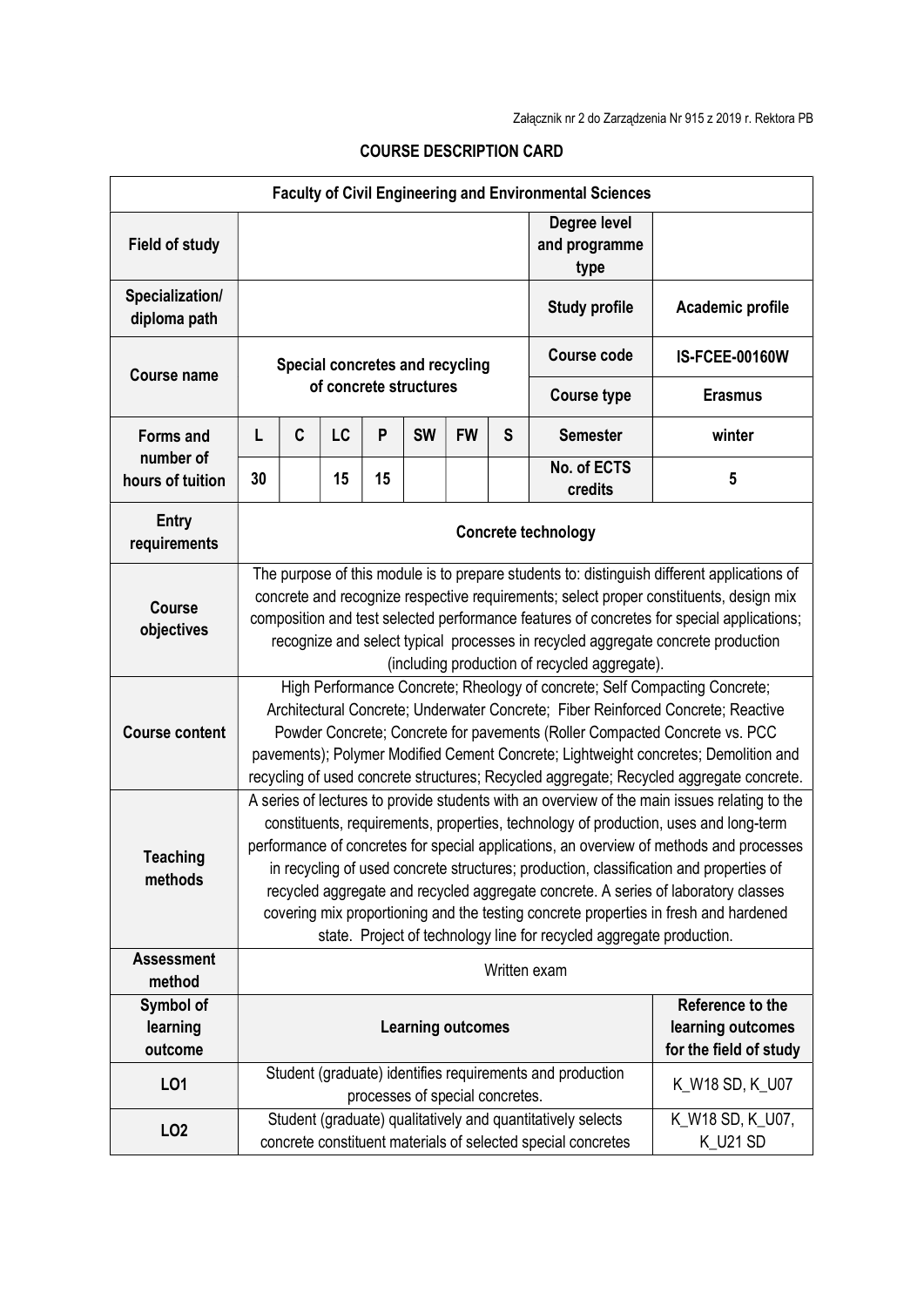|                    | Student (graduate) evaluates technical parameters of selected                               | K_W08, K_W15,                    |                                  |  |  |  |  |  |
|--------------------|---------------------------------------------------------------------------------------------|----------------------------------|----------------------------------|--|--|--|--|--|
| LO <sub>3</sub>    | special concretes                                                                           | <b>K_U08</b>                     |                                  |  |  |  |  |  |
| LO <sub>4</sub>    | Student (graduate) estimates composition and properties of                                  | K_W18 SD,K_W19                   |                                  |  |  |  |  |  |
|                    | old/used concrete                                                                           | SD, K_U21 SD                     |                                  |  |  |  |  |  |
|                    | Student (graduate) describes technical processes of recycled                                | K_W18 SD, K_U21                  |                                  |  |  |  |  |  |
| LO <sub>5</sub>    | aggregate concrete (RAC) production                                                         | SD, K_U22 SD                     |                                  |  |  |  |  |  |
|                    | Student (graduate) identifies machines and devices used for                                 | K_W18 SD, K_U21                  |                                  |  |  |  |  |  |
| LO <sub>6</sub>    | RAC production                                                                              | SD, K_U22 SD                     |                                  |  |  |  |  |  |
| LO <sub>7</sub>    | Student (graduate) uses Internet and other data bases                                       | K_U23                            |                                  |  |  |  |  |  |
| LO <sub>8</sub>    | Student (graduate) works in team                                                            | K K03                            |                                  |  |  |  |  |  |
| Symbol of          |                                                                                             | Type of tuition during           |                                  |  |  |  |  |  |
| learning           | Methods of assessing the learning outcomes                                                  | which the outcome is<br>assessed |                                  |  |  |  |  |  |
| outcome            |                                                                                             |                                  |                                  |  |  |  |  |  |
| LO1                | written test, completion of experimental tasks, evaluation of the                           | L, LC                            |                                  |  |  |  |  |  |
|                    | student's reports                                                                           |                                  |                                  |  |  |  |  |  |
| LO <sub>2</sub>    | completion of experimental tasks, evaluation of the student's                               | LC                               |                                  |  |  |  |  |  |
|                    | reports                                                                                     |                                  |                                  |  |  |  |  |  |
| LO <sub>3</sub>    | completion of experimental tasks, evaluation of the student's                               | LC                               |                                  |  |  |  |  |  |
|                    | reports                                                                                     |                                  |                                  |  |  |  |  |  |
| LO <sub>4</sub>    | evaluation of the student's reports, completion of the student's                            | P, LC                            |                                  |  |  |  |  |  |
|                    | project                                                                                     |                                  |                                  |  |  |  |  |  |
| LO <sub>5</sub>    | written test, completion of the student's project                                           | L, P                             |                                  |  |  |  |  |  |
| LO <sub>6</sub>    | written test, completion of the student's project                                           | L, P                             |                                  |  |  |  |  |  |
| LO <sub>7</sub>    | written test, completion of the student's project, the laboratory                           | L, P, LC                         |                                  |  |  |  |  |  |
|                    | student's reports                                                                           |                                  |                                  |  |  |  |  |  |
| LO <sub>8</sub>    | participation in practical classes - task completion in team                                | LC, P                            |                                  |  |  |  |  |  |
|                    | No. of hours                                                                                |                                  |                                  |  |  |  |  |  |
|                    | lecture attendance                                                                          | 30                               |                                  |  |  |  |  |  |
| <b>Calculation</b> | participation in laboratory classes, project                                                | 30                               |                                  |  |  |  |  |  |
|                    | preparation for laboratory classes and project                                              | 30                               |                                  |  |  |  |  |  |
|                    | work on reports and projects                                                                | 30                               |                                  |  |  |  |  |  |
|                    | participation in student-teacher sessions related to the class                              | $\overline{2}$                   |                                  |  |  |  |  |  |
|                    | preparation for and participation in exams/tests                                            | 30                               |                                  |  |  |  |  |  |
|                    | <b>TOTAL:</b>                                                                               | 152                              |                                  |  |  |  |  |  |
|                    | <b>Quantitative indicators</b>                                                              | <b>HOURS</b>                     | No. of<br><b>ECTS</b><br>credits |  |  |  |  |  |
|                    | Student workload – activities that require direct teacher participation                     | 62                               | 2,5                              |  |  |  |  |  |
|                    | <b>Student workload - practical activities</b>                                              | 92                               | 3,7                              |  |  |  |  |  |
|                    | 1. P.-C. Aïtcin, High Performance Concrete, E&FN SPON, London 1998                          |                                  |                                  |  |  |  |  |  |
|                    | 2. Neville A.M., Properties of concete, 5th edition, Pearson Education Ltd. 2011.           |                                  |                                  |  |  |  |  |  |
| <b>Basic</b>       | 3. Neville A.M., Brooks J.J., Concrete Technology, 2nd edition, Trans-Atlantic Publications |                                  |                                  |  |  |  |  |  |
| references         | 2010.                                                                                       |                                  |                                  |  |  |  |  |  |
|                    | 4. Sika Concrete Handbook 2013 (pdf)                                                        |                                  |                                  |  |  |  |  |  |